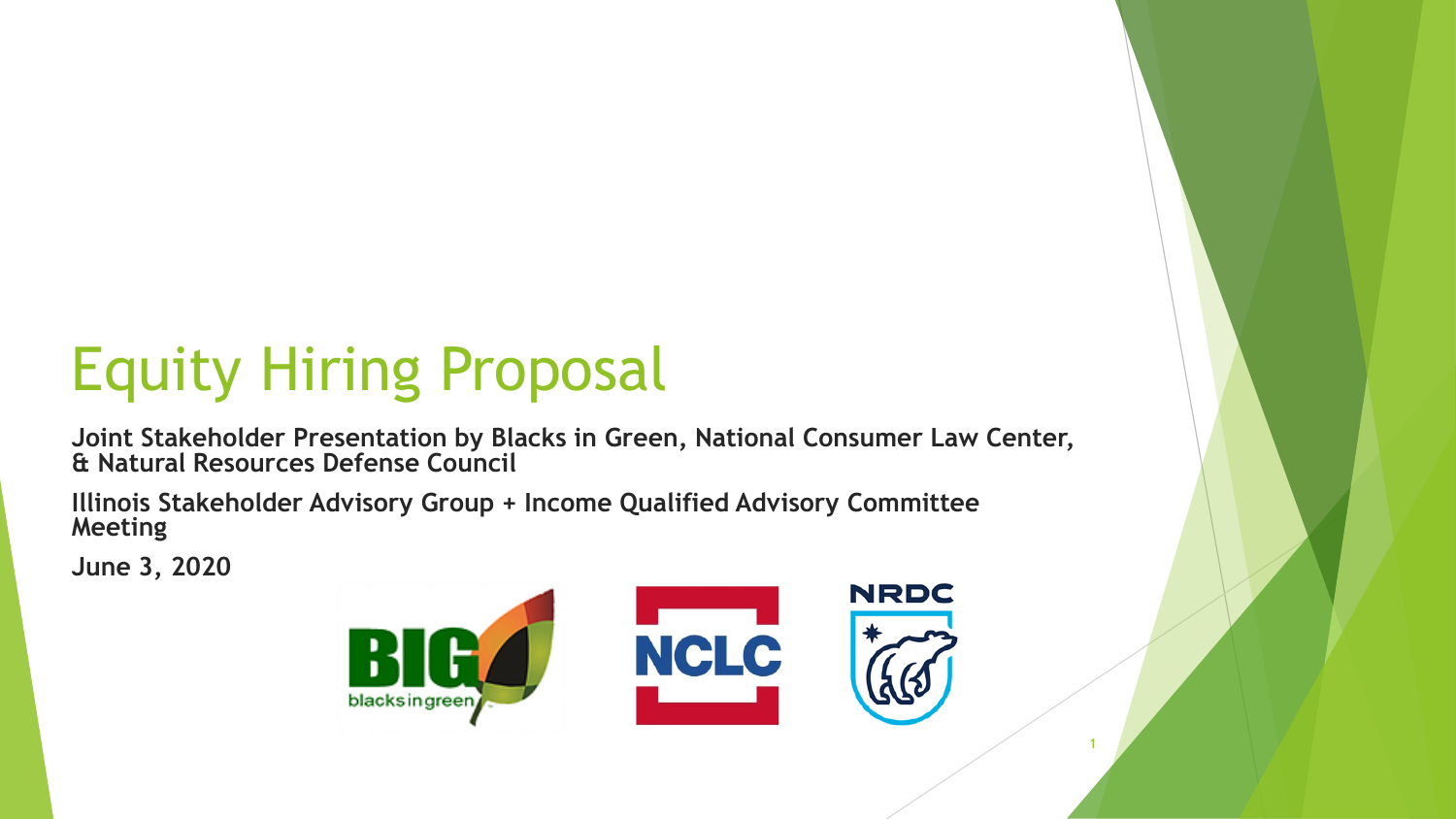### Proposal

- Increase the number of local, diverse vendors and subcontractors that deliver energy efficiency programs
- Seeking increased transparency on how implementers are chosen, and how the utilities' contracting structure is configured -- particularly within the income qualified (IQ) program area.
- Hold a facilitated conversation, through the SAG portfolio planning process, on equity hiring
	- Conversation should be open to any interested stakeholders
	- Discussion should include ways to: increase training opportunities, make RFPs more accessible, and other issues raised at previous IQ and SAG meetings on this topic
	- Discussion should include: detailed outline of the current layers of contracting and why they're necessary
	- Goal: to reach consensus and a clear process for increasing local diverse vendor and subcontractors going forward.
	- Include clearly identified goals and ongoing reporting requirements around equity hiring going forward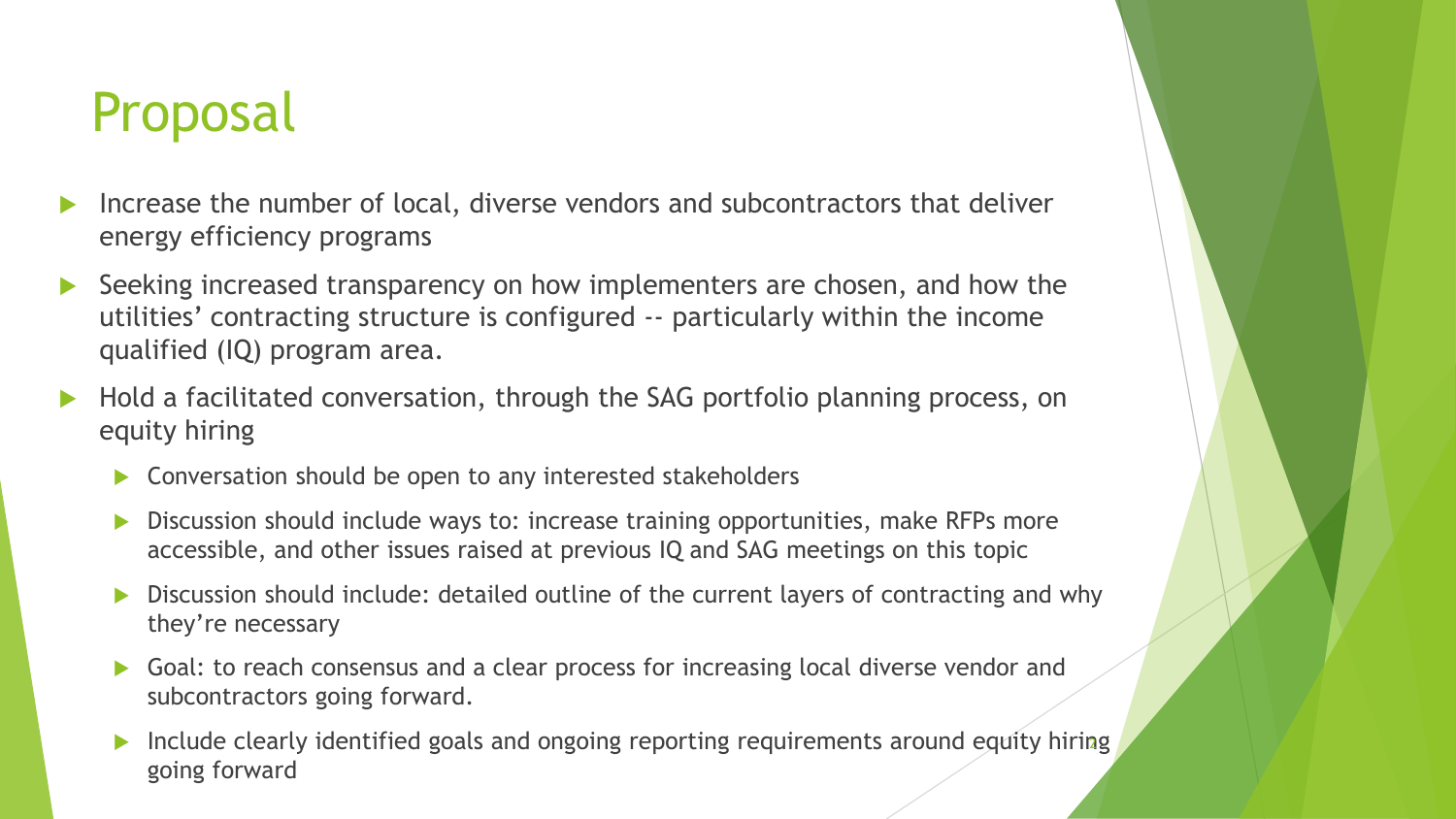Background: A principle priority of the Future Energy Jobs Act was to increase clean energy job training, access, and opportunities in under-resourced communities of color.

How are utilities currently prioritizing this?

- What current metrics/goals do you in place to accomplish equity hiring?
- What metrics/goals are in place to increase the hiring of:
	- $\blacktriangleright$  local entities
	- ▶ diverse companies
	- ▶ diverse workforce development
	- not-for-profits that have experience delivering energy efficiency (e.g., community action agencies delivering IWAP)
	- governmental entities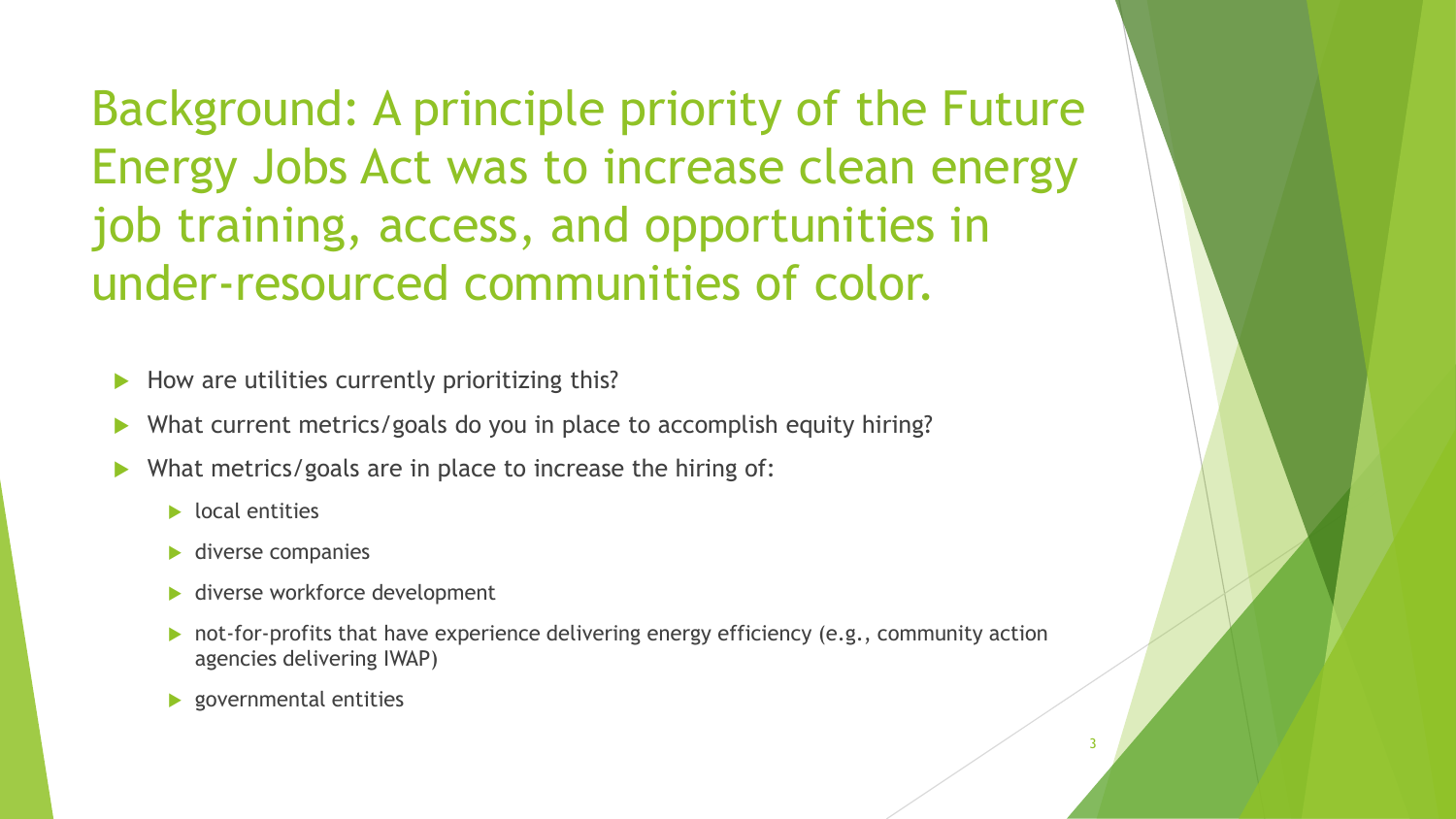### What's needed

- Increase in the opportunities and hiring of Illinois-based, diverse contractors
- Increased transparency and reporting around implementation contractors and subs
	- ▶ Helpful to see visuals such as a "family tree" of contracting
- Understanding of why there are so many contracting layers
- Understanding of if diverse, Illinois-based entities have been provided the opportunity to bid on energy efficiency implementation and oversight role contracts.
- Understanding of the size of projects/contracts diverse, local vendors are receiving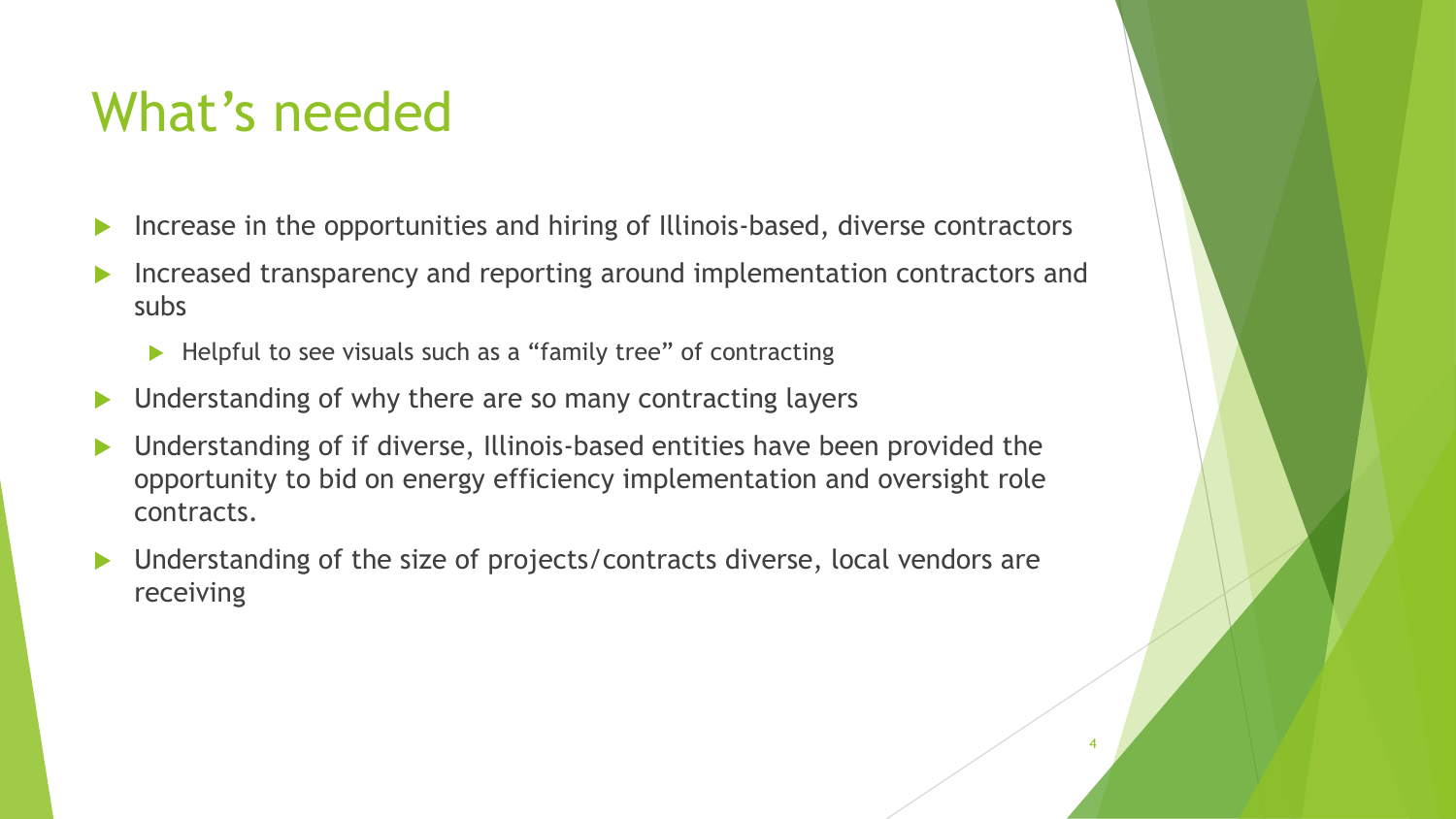#### Increase Community Partnerships: Economic Development Case Study - Blacks in Green @ The Green Living Room

- **Utility Bill Relief Program:** helping neighbors relieve household burden of water, gas, and electric utilities – free assistance with account negotiations, contractor services, reconnection deposits, and household finance supports
- **Energy Efficiency:** Awareness campaign continues, expands geographically and in services to include assessments, installations, deep retrofits, adds multi-family and commercial
- **BIG Clean Power:** worker-owned social mission enterprise offering fullspectrum energy services including weatherization, efficiency, solar, sales, and PVC panel assembly plant in Woodlawn
- **Green Power Alliance:** workforce education and placement, strategy and advocacy, industry tracking, and project finance

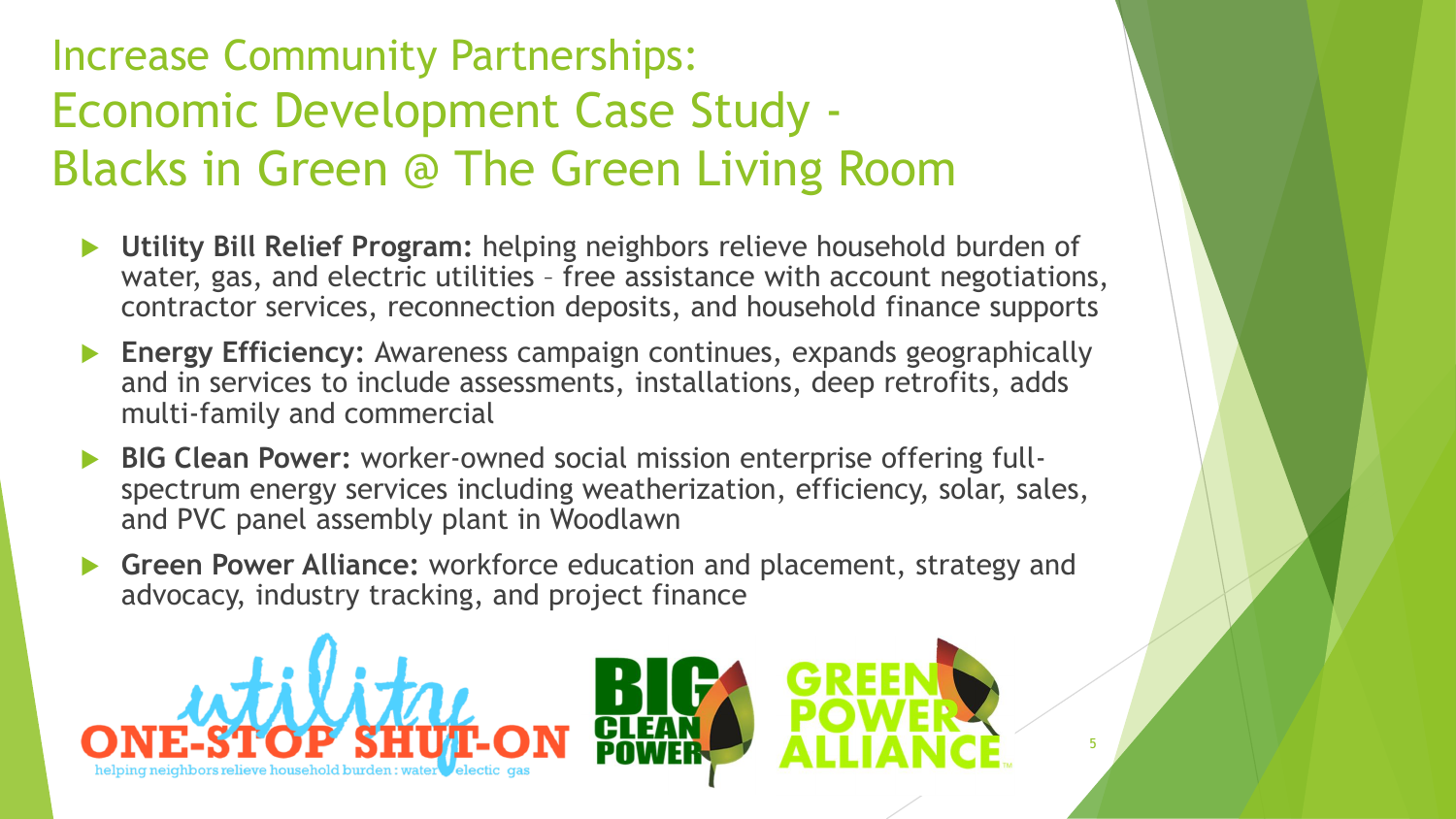#### Recommendations

- Establish diverse, local hiring and contracting metrics/goals [dollars, individuals, avg dollars per individual, per company, per Chicago Community Area]
- Ensure transparency in contracting
- Minimize layers in contracting
- Enable more direct reporting of implementers to Utilities, not competitors
- Increase bidding to enable more opportunities
- Don't assume bigger (national) companies are better
- Look locally first
	- Institutionalize a preference for maximizing the services provided by qualified smaller, local delivery contractors (rather than having such work taken on by larger, overseeing firms)
- Establish community partner relationships
- Expand these goals to entire portfolio, not just low income programs
- Return a proper ratio of energy efficiency program investment in all forms (including jobs, contracts) to black/brown and other diverse communities that make up your service territory
- Invest in building capacity of contractors to access utility resources and opportunities
- Invest in a system of communication aimed at announcing resources and opportunities and simplified access
- Review RFP requirements and other impediments to equalizing the playing field to lower the cost of entry into competitive programs for black/brown contractors